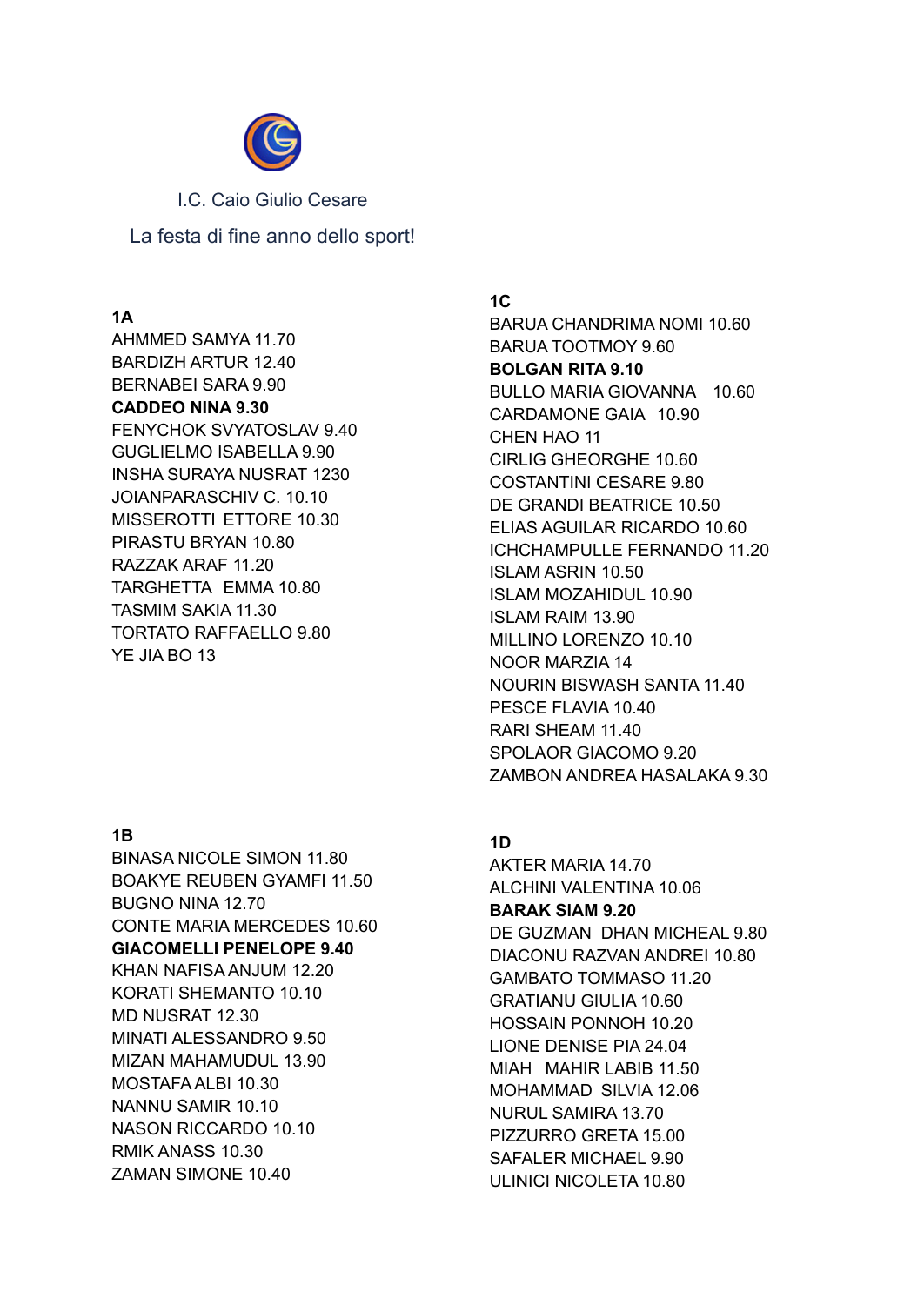## **1E**

ABDUR RABBI 9.40 AHAMMAD RAZOWAN 9.40 BRUGIOLO ALESSIO 10.70 DIACONU ALESSIO 13.90 DIAWARA KHADIJA 14.20 FERRO LORENZO 9.90 KNOUNIZ NERMIN 11.20 LO LEONARDO 10 MONIR MAHIN 11 NOURIABDEL KARIM 13.30 **VIANELLO SAUL 9.30**

YAO SUNYAO 12.20

#### **2A**

AHAMED ABDULLA 9.10 ANGIOI FRANCESCO 9.20 BAIANO GIULIA 9.50 BASSO PAOLO 9.10 **DA SILVA CORREIA FLAVIO 9.00** DONG KEVIN 10.50 FERRABOSCHI ANNA 13.00 GRESPAN FRANCESCO 9.60 PASTRELLO MATTEO 11.30 POLLICINO MARTINA SARA 9.30 PUGGIONI ALICE 10.10 ZUANON GABRIELE 9.50

#### **2B**

ALI ARIANA 11.70 CAPONETTO TOMMASO 10.90 CHOWDHURY ALVII 9.80 DI GLORIA GABRIEL GAETANO 10.80 DI GRAZIA NICOLO' 10.10 DOSYN OLEKSANDR 11.20 FUOCHI GIULIO 10.10 GOATIN GABRIEL 9.50 GUAN CHENYUE 11.40 HU LINDA 10.90 JUSUFOSKA AMINA 12.40 KAZI ANIKA 11.90 LI QIAN HAN 10.80 LIN CAIYAN 9.70 MORISIERI ANDREA 10.20 **NANNU HABIBULLAH 9.30** RAVMANOVSKA ADELISA 12.40 REABOVA ALEXANDRA 11.30

## **2D**

BOLOGNESE ASIA 11.20 DI MARCO MATTEO 15.30 DURAN TUA ROLAND JESUS 9.90 GALLI CYRUS 9.30 GASPARI ALVISE 12.90 HASAN MEHEDY 10.00 HOSSAIN SAMIA 15.80 MAHAMUDULMYSHA 19.30 MAZHISUSANNA 16.00 MIAH AKSAR 13.00 MONY TANHA 11.60 NASIR TASNIA 13.00 PATRIGNANI ALESSIO 10.40 PIETRAMALA GRETA 12.60 RANA AFSANA 12.00 SCARPA LUCA 12.40 SEPTELICI MIRIAM 11.60 **VIRLAN SORIN 7.90 - 2°**

### **2E**

AMATULLI LAURA 10.40 BEGUM SAMIYAT 12.30 CAPONETTO LEONARDO 10.90 GUAN CHENKAI 10.40 ISLAM PARMITA 12.80 JOHA JANNATUL 10.20 KLYMETS KARYNA 10.60 LEONE DIANA 9.00 **LONGO TOMMASO 8.90** MAZI BUSHRA 11.80 MENEGHINI ANDREA 9.50 PASTORINO EMMA 10.10 PISTOLATO NICOLA 10.20 ROSSINO CAROLINA 10.30 SPOLAOR GIULIA 11.40 VISENTIN RICCARDO 9.90 ZAMAN EAMON 10.60 ZANE LEONARDO 10.20 ZINA' GIOELE 10.10